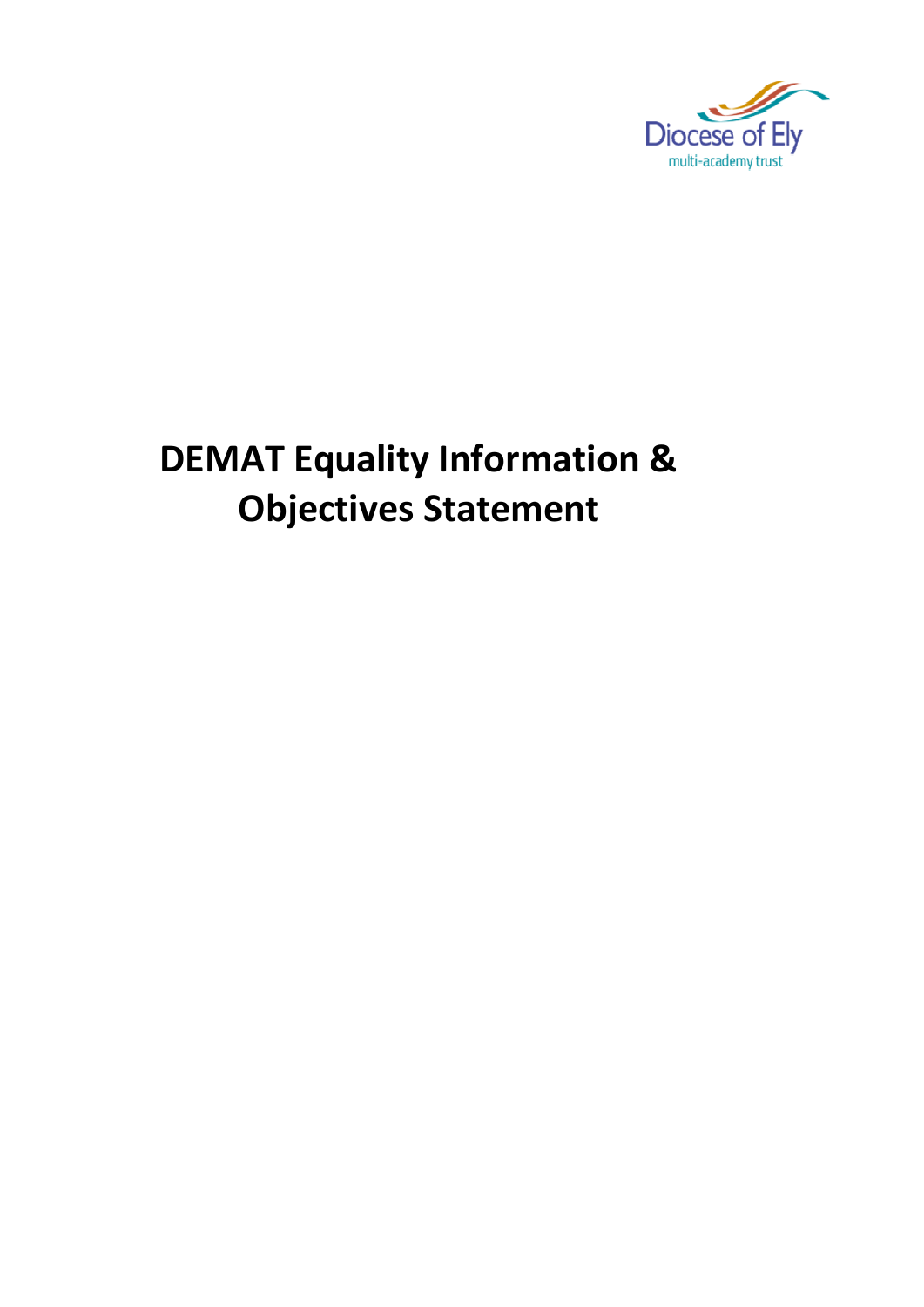In the development of this statement consideration has been given to Equality and Diversity and Data Protection.

### **Equality and Diversity**

DEMAT is committed to promoting equality of opportunity for all staff and job applicants. We aim to create a supportive and inclusive working environment in which all individuals can make best use of their skills, free from discrimination or harassment, and in which all decisions are based on merit. We do not discriminate against staff based on age; race; sex; disability; sexual orientation; gender reassignment; marriage and civil partnership; pregnancy and maternity; religion, faith or belief. (Equality Act 2010 protected characteristics). The principles of non-discrimination and equality of opportunity also apply to the way in which DEMAT staff and Governors treat visitors, volunteers, contractors and former staff members.

#### **Data Protection**

DEMAT will process personal data of staff (which may be held on paper, electronically, or otherwise). DEMAT recognises the need to treat it in an appropriate and lawful manner, in accordance with the Data Protection Act 1998 (DPA) (due to change to GDPR in May 2018).

|                                                                                                  | Version | Date          |
|--------------------------------------------------------------------------------------------------|---------|---------------|
| Date of EPM Model Statement used as a baseline by DEMAT                                          | 1       | August 2017   |
| Date approved by the DEMAT Personnel Committee                                                   | 2       | February 2019 |
| Date on which the DEMAT consulted with the unions if applicable                                  |         | January 2019  |
| Effective date as determined by DEMAT                                                            | 2       | February 2019 |
| Statement to be reviewed annually from date last approved by<br><b>DEMAT Personnel Committee</b> |         | January 2021  |

For all questions in relation to this statement please contact the DEMAT HR Manager on 01353 656760 or email: HRteam@demat.org.uk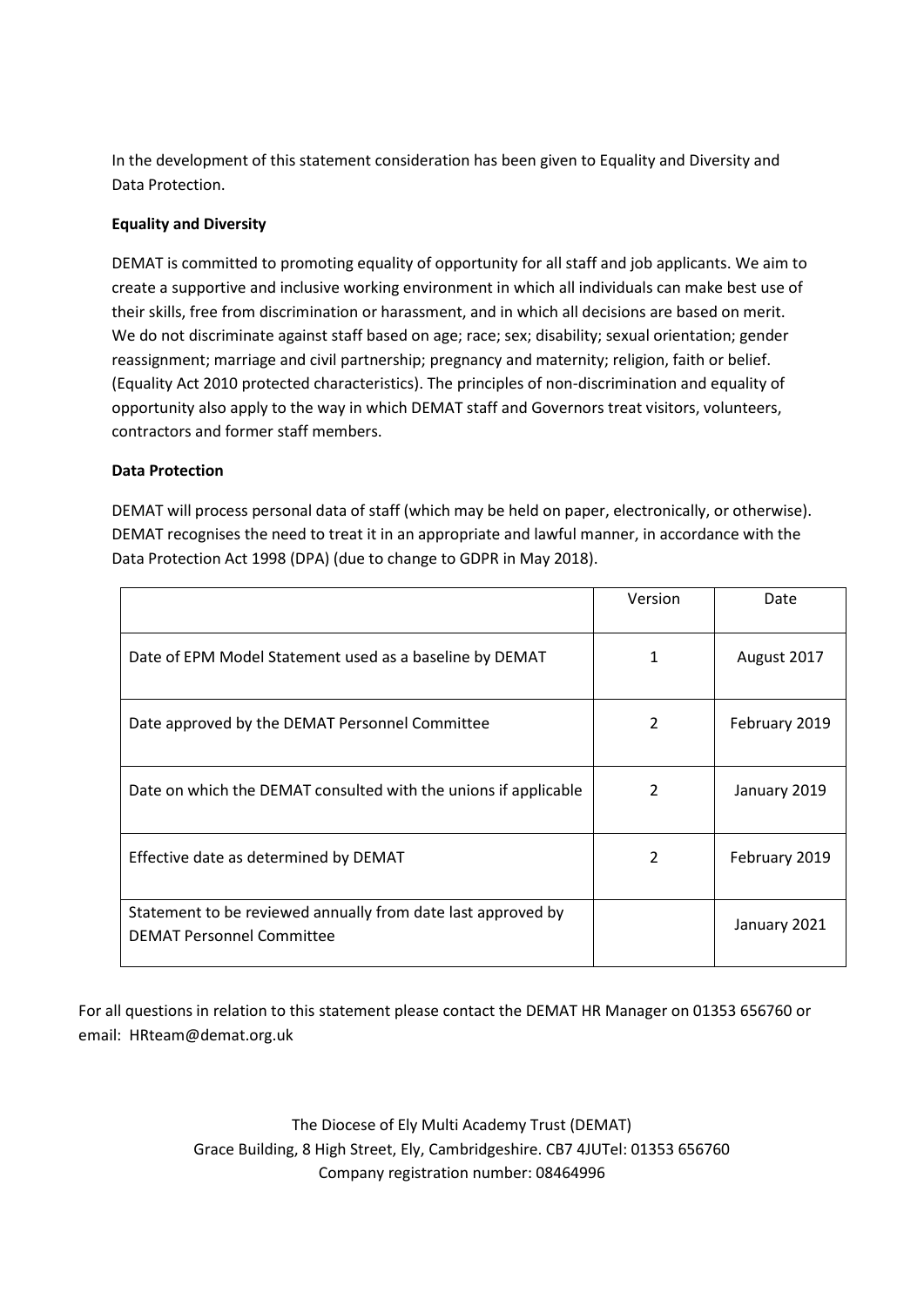#### **Statement Contents**

#### *Page Number(s)*

#### **Equality Statement**

| $\mathbf{1}$ .                 | Introduction                             | 3 |  |
|--------------------------------|------------------------------------------|---|--|
| <b>Statement of Due Regard</b> |                                          |   |  |
| 2.                             | Data                                     | 3 |  |
|                                | 3. Documentation & Record Keeping        | 3 |  |
| 4.                             | Responsibilities                         | 3 |  |
| 5.                             | Staffing                                 | 4 |  |
|                                | 6. Behaviour & Safety                    | 4 |  |
| 7.                             | Curriculum                               | 4 |  |
| 8.                             | Consultation, Involvement and Engagement | 4 |  |

### **Definitions**

"Headteacher" also refers to any other title used to identify the Headteacher where appropriate or DEMAT Senior Manager in respect of the Central Team.

"Employee" refers to any member of staff, namely teaching, support and shared service team employed to work within DEMAT.

#### **Application of the Statement**

This statement is to be used by all employees employed by The Diocese of Ely Multi-Academy Trust (DEMAT). The definitions above are included for reference purposes for both School and Shared Service Team staff to enable clarity and transparency when applying this statement.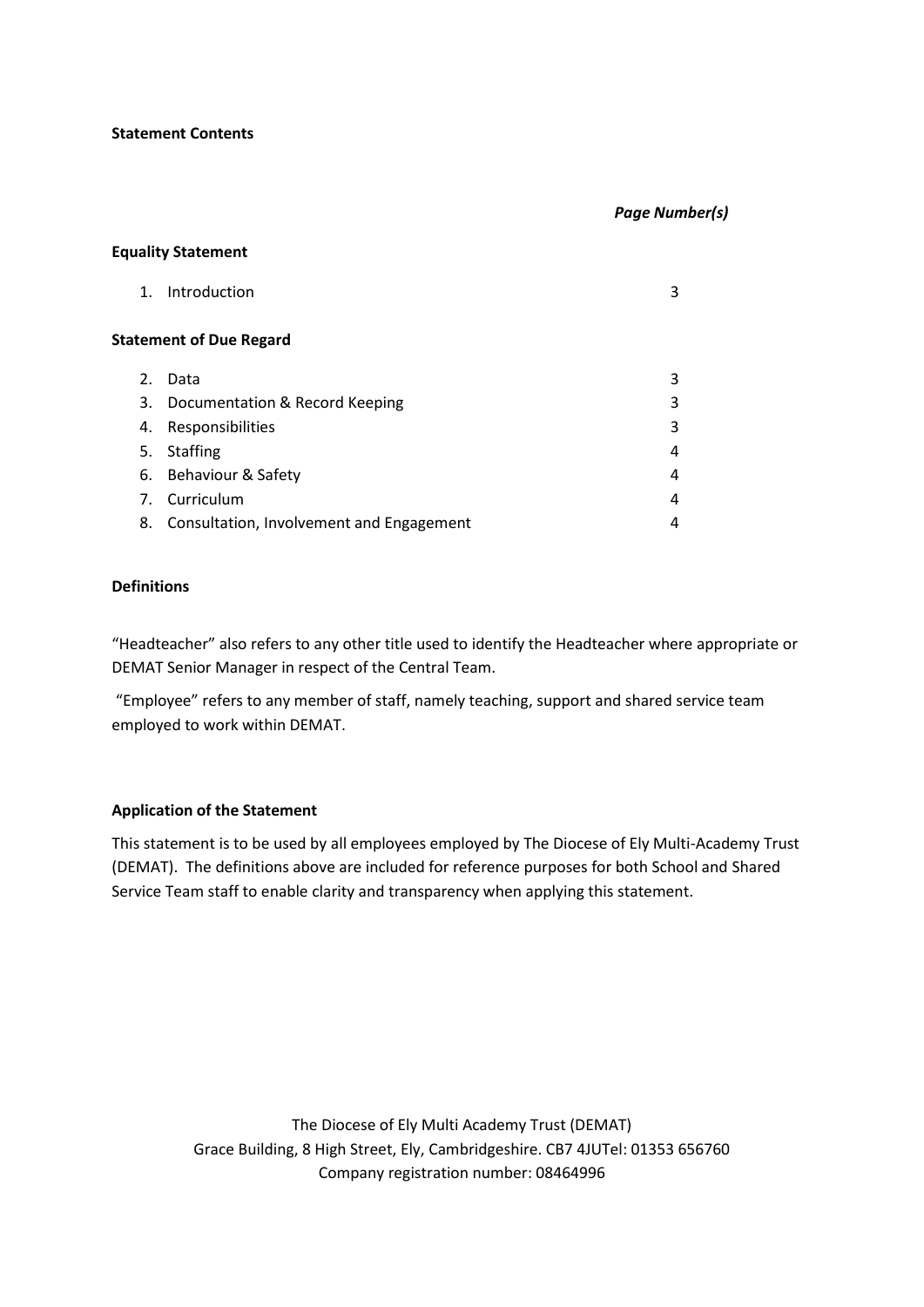## **1. Introduction**

1.1 In accordance with the Equality Act 2010 (1 October 2010 the Equality Act replaced previous equality legislation, including the Race Relations Act, Disability Discrimination Act and Sex Discrimination Act) and DfE guidance May 2014: The DEMAT provides a broad and balanced curriculum that meets the needs of all pupils, and promotes their spiritual, moral, social and cultural development. The school is committed to equality and reflects and values diversity.

All academies must have their own published equality objectives.

## **2. Data**

- 2.1 School data is analysed termly to track the progress and attainment of pupils by year group, ethnicity and gender, types of impairment and special educational need.
- 2.2 School data is used to set objectives for achievable and measurable improvements for all groups of children.

## **3. Documentation and Record-keeping**

- 3.1 The statement regarding the school's responsibilities under the Equality Act 2010 is contained in a variety of school documents including policies, the raising achievement plan and website.
- 3.2 There are references to the school's responsibilities under the Equality Act 2010 in the minutes of a variety of meetings including governors, leadership and curriculum.
- 3.3 When implementing new policies or measures the school evaluates the potential impact upon equalities and records the judgements that are made.

## **4. Responsibilities**

- 4.1 The headteacher has overall responsibility for equalities matters regarding the school.
- 4.2 A member of the governing body has responsibility for monitoring equalities matters within school.
- 4.3 The playleader has responsibility for equalities matters regarding the After-School Club (where appropriate).
- 4.4 DEMAT Directors are responsible for equalities matters regarding the Shared Services Team.